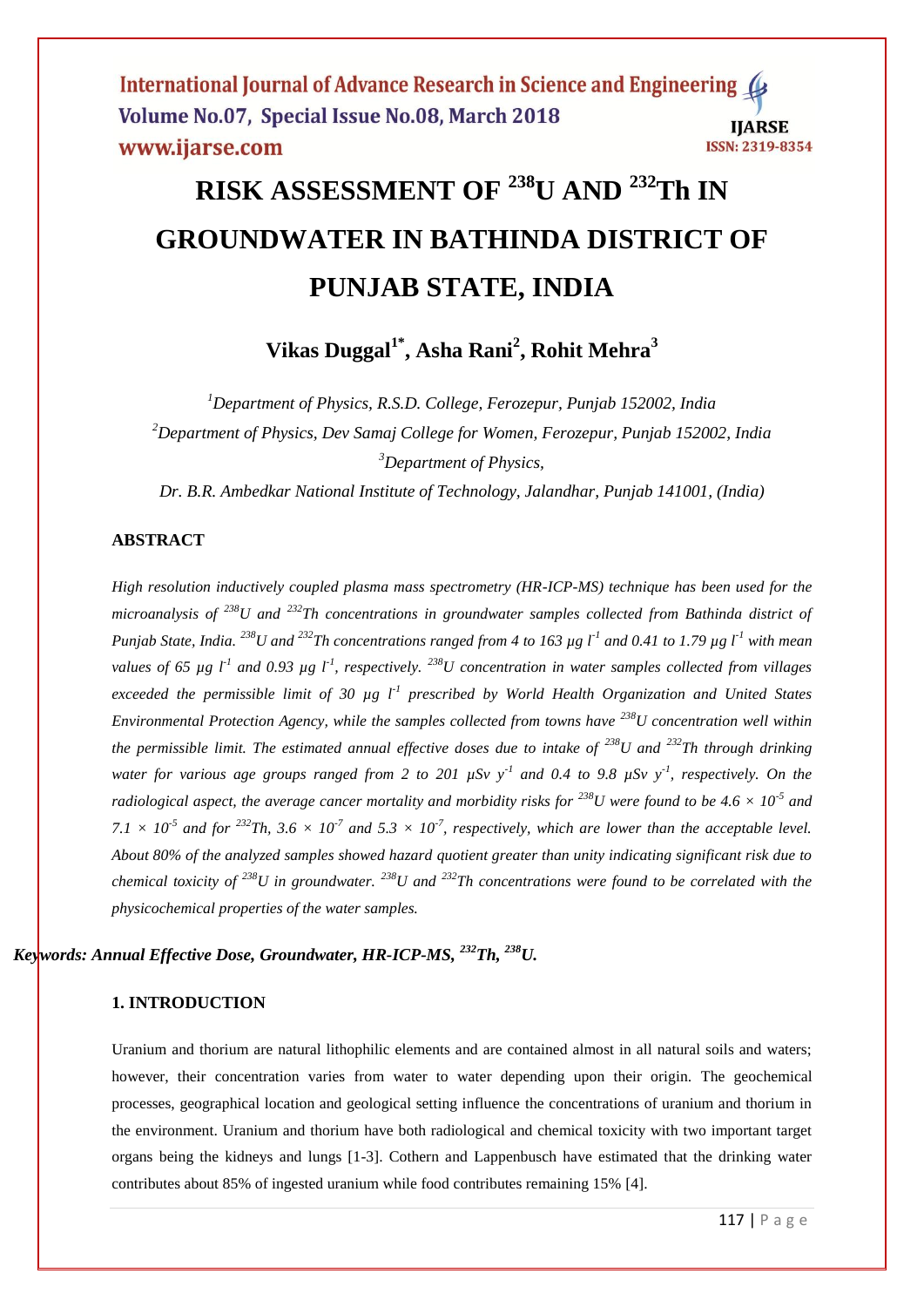In the Malwa region of Punjab, the problem of uranium contamination in groundwater has become very acute. Uranium in drinking water can be extremely dangerous because it becomes part of the entire ecological system of the Malwa region of Punjab [5,6]. Being a prominent agriculture based state; the Malwa region of Punjab is facing an unprecedented crisis of environmental health linked to indiscriminate, excessive, and unsafe use of fertilizers and poor groundwater quality [7]. The Malwa belt has been described as India's "Cancer Capital". The cancer prevalence in Malwa region is indicated to be 1089/million/year, which is much higher than the national average cancer prevalence in India (800/million/year) [8].

This study was undertaken to estimate  $^{238}$ U and  $^{232}$ Th concentrations in groundwater, to compute annual effective doses for different age groups, and to assess radiological and chemical risks to humans due to intake of  $^{238}$ U and  $^{232}$ Th through drinking water from Bathinda district of Punjab. Other water quality parameters viz. pH, total dissolved solids and electrical conductivity have been mentioned in the groundwater.

#### **2. EXPERIMENTAL**

#### **2.1 Study Area**

Punjab state is located between 29º30´ and 32º32´ North latitudes and 73º55´ and 76º50´ East longitudes in the North India. Fig. 1 shows the geographic location of Bathinda district on the map of Punjab, as well as the location of the sampling sites. Bathinda district is located between 29°33´ and 30°36´ North latitudes and 74°38´ and 75º46´ East longitudes in the south west region of Punjab state. The total human population of the Bathinda district is 1,388,859 (2011 census), and geographical area of 3344  $\text{km}^2$ . The normal annual rainfall of the district is 450 mm. The water table elevation in the district varies between 197.5 and 220.6 m above mean sea level. The mean minimum and maximum temperature is 3.9 ºC (January) and 42 ºC (May-June) respectively.

The study region forms a part of the Indo-Gangetic alluvial plains. The study region has both unconfined and confined aquifers. In alluvium thin granular zones exist down to a depth of 450 m. The top aquifer ranges from 40 to 58 m. The depth of the top aquifer in the north is upto 56 m, in the south it is upto 58 m, in the east it is 38 m and in the west it is 40 m. The normal annual rainfall of the district is 450 mm. The general slope of the water table is towards SW from North, NE, East and SE. No important hill exists in the district. The study region is surrounded by Faridkot and Muktsar districts in the north-west, Moga district in the north-east, Sirsa district of Haryana in the south and Sangrur and Mansa districts in the east [9-10].

#### **2.2 Water Sampling and Physico-chemical Analysis**

Groundwater samples were collected from 15 sampling sites in the Bathinda district of Punjab from manually operated hand-pumps established by municipal corporations in residential localities or from privately owned hand-pumps. The sampling sites were chosen in such a manner that whole geographical area get covered. Groundwater was pumped for at least 10 minutes before sampling procedures to remove stagnant groundwater from the well. The weather conditions during the sampling period were fairly stable. Prior to collection, the water samples were filtered using 0.45 µm Millipore nitrocellulose filters (disposable not reusable) to remove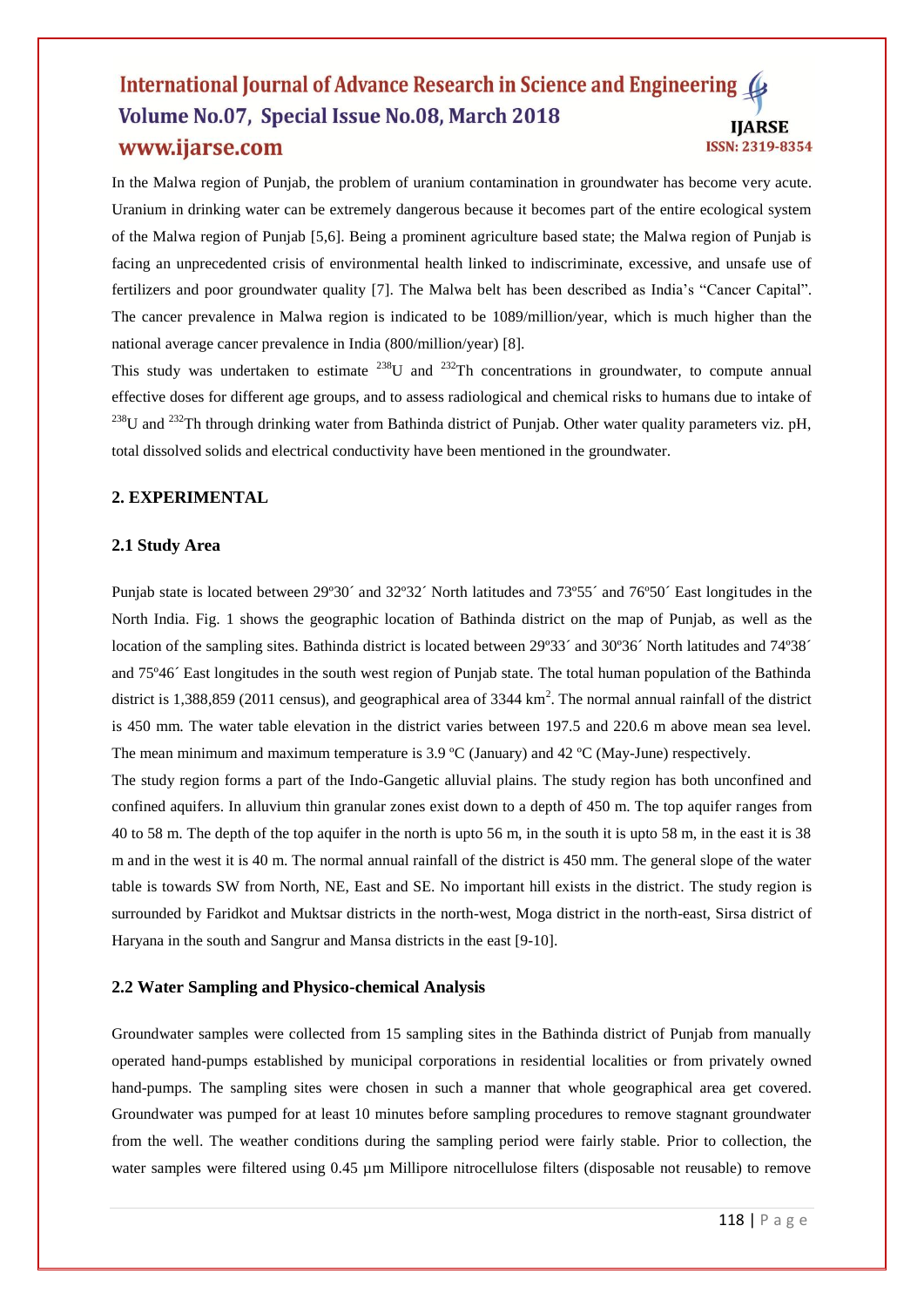suspended matter/sediments, acidified to pH < 2 (0.2% v/v) using supra pure nitric acid (HNO<sub>3</sub>) for preservation and then stored in pre-cleaned acid-washed high density polyethylene (HDPE) containers until analysis. On-site observations like location, source and depth of the hand-pumps were recorded. Water pH, electrical conductivity (EC), total dissolved solids (TDS) and temperature were analyzed in situ with the help of portable microcontroller water analysis kit (NPC 362D, Naina Solaris Limited, India).

#### **2.3 Analytical Procedure**

<sup>238</sup>U and <sup>232</sup>Th concentrations in water samples were determined from acidified, filtered and diluted solutions after adjusting the total dissolved solids to lower levels recommended for high resolution instruments. The clear solutions were analyzed at CSIR-NGRI, Hyderabad, using high resolution inductively coupled plasma mass spectrometer (HR-ICP-MS) (Nu Instruments Attom®, UK) in jump-wiggle mode which permits the analytes of interest (viz., <sup>238</sup>U, <sup>232</sup>Th) to be measured accurately. The samples introduction consisted of a standard Meinhard<sup>®</sup> nebulizer with a cyclonic spray chamber housed in Peltier cooling system. All quantitative measurements were performed using the instrument software (Attolab v.1), while the data processing was done using Nu Quant®, which uses knowledge-driven routines in combination with numerical calculations (quantitative analysis) to perform an automated/manual interpretation of the spectrum of interest. Instrumental parameters are given in Table 1. Instrument was optimized using 1  $\mu$ g l<sup>-1</sup> tuning solution and the sensitivity of <sup>114</sup>In was about 1 million cps. Oxide and oxy-hydroxide ratios were low  $(< 0.2\%)$  and the double charges ions ratio was < 3%. Mass bias fractionation and several well-known isobaric interferences were addresses by using certified geochemical reference materials. External drift was corrected by repeated analyses of a NIST1640a (NIST, USA). Instrument response was corroborated relative to two analyses of NIST1643e and NIST1640a (NIST, USA). Precision and accuracy are better than RSD 3% for the majority of trace elements. Details of analytical procedure and instrumental operating conditions of HR-ICP-MS are given elsewhere [11].

#### **2.4 Theoretical Calculations**

#### **2.4.1 Annual effective dose**

Annual radiation dose to human (for different age groups) due to  $^{238}$ U and  $^{232}$ Th consumption was quantified using Eq. (1) [11-12]:

$$
D = AC \times DWI \times 365 \times DCF
$$
 (1)  
Where

D = uranium effective dose per year for specific age group ( $\mu$ Sv y<sup>-1</sup>);

 $AC =$  activity concentration of radionuclide (Bq  $1^{-1}$ );

 $DWI =$  daily water intake for specific age group (1 day<sup>-1</sup>); and

 $DCF =$  dose conversion factor for the specific age group (Sv Bq<sup>-1</sup>).

<sup>238</sup>U and <sup>232</sup>Th activity concentrations were calculated by using unit conversion factors of 1 µg  $1^{-1}$  = 0.0124 Bq I <sup>1</sup> and 1 µg  $l^{-1}$  = 0.00406 Bq  $l^{-1}$ , respectively [11]. The ingestion dose conversion factors applied are from the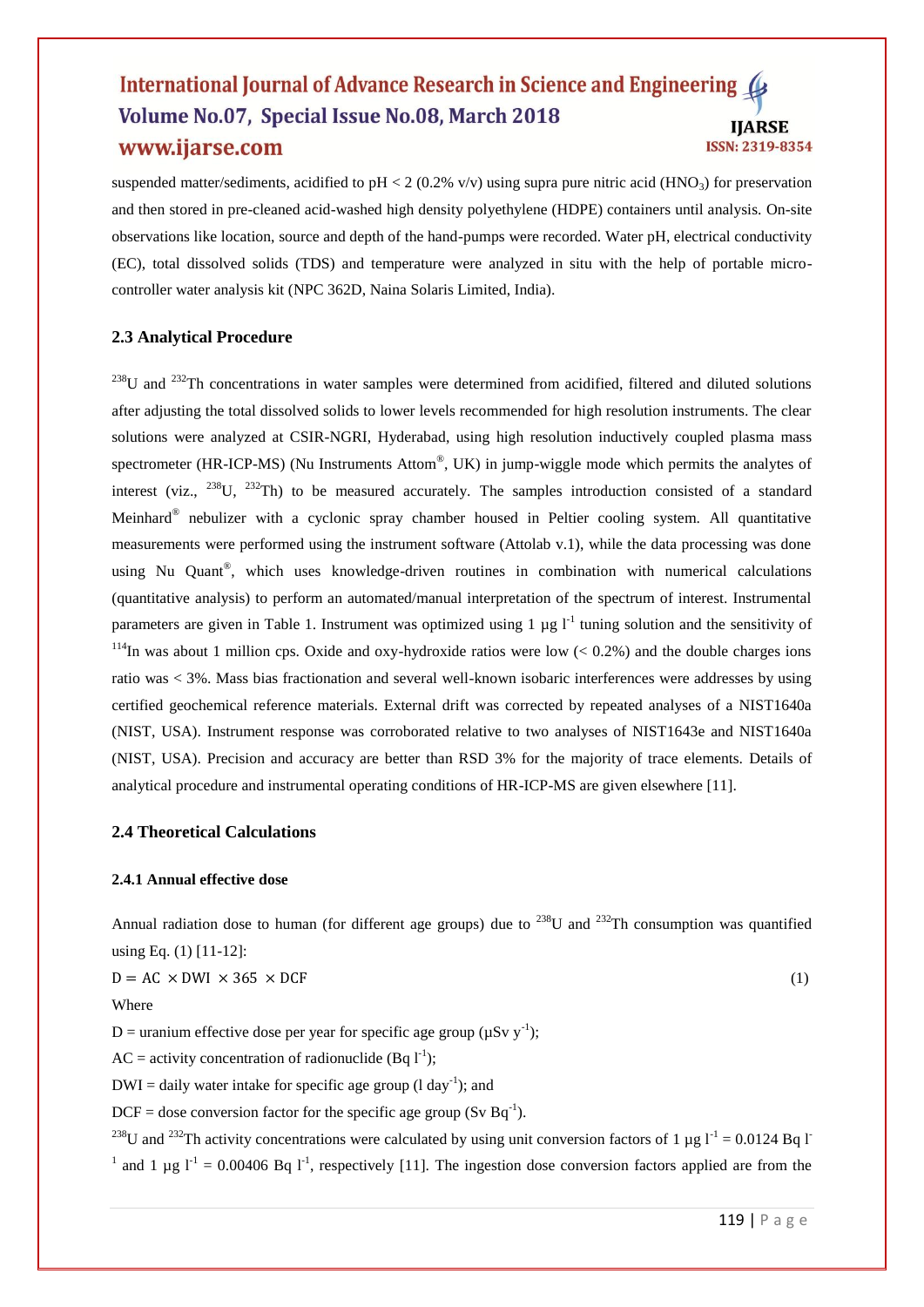International Atomic Energy Agency [13] and the age-dependent daily water intake is prescribed by Dietary Reference Intakes, Food and Nutrition Board, Institute of Medicine, US National Academy of Science [14].

#### **2.4.2 Radiological risk**

The radiological risk and total radionuclide intake were calculated by using following relations  $(2 \& 3)$  [15]. Lifetime cancer risk = total radionuclide intake  $(Bq) \times$  risk coefficient  $(Bq^{-1})$ (2)

Total radionuclide intake over a lifetime =  $AC \times IR \times EF \times ED$  (3)

Where AC is activity concentration of radionuclide in drinking water (Bq  $1^{-1}$ ); ED is the lifetime exposure duration (70 y); EF is the exposure frequency (365.25 days y<sup>-1</sup>) and IR is the water ingestion rate (2 L day<sup>-1</sup>) [16-17].

According to USEPA [15], the cancer morbidity and mortality risk coefficients of  $2.73 \times 10^{-9}$  and  $1.87 \times 10^{-9}$  for <sup>232</sup>Th and  $1.73 \times 10^{-9}$  and  $1.13 \times 10^{-9}$  for <sup>238</sup>U have been used, respectively.

#### **2.4.3 Chemical toxicity risk**

The chemical toxicity risk was evaluated in terms of lifetime average daily dose (LADD) using Eq. (4) and compared with the reference dose (RfD) which has been calculated on the basis of the permissible limits of <sup>238</sup>U and <sup>232</sup>Th in drinking water [18].

 $D = \frac{C \times IR \times EF \times ED}{AP \times PW}$  $AT \times$ BW

(4)

Where LADD is lifetime average daily dose ( $\mu$ g kg<sup>-1</sup> day<sup>-1</sup>); C is the radionuclide concentration ( $\mu$ g l<sup>-1</sup>); AT is average exposure time for non-carcinogens  $(365.25 \times 70 \text{ days})$  and BW is body weight (70 kg) [19-20]. The chemical risk has been calculated in terms of hazard quotient (HQ) (Eq. 5).

 $HQ = LADD/RfD$  (5)

If  $HQ > 1$ , then the LADD of radionuclide exceeds the RFD, indicating that there is a potential risk associated with radionuclide.

#### **3. RESULTS AND DISCUSSION**

#### **3.1 Distribution of <sup>238</sup>U and <sup>232</sup>Th in Groundwater**

 $^{238}$ U and  $^{232}$ Th concentrations in groundwater together with depth, location and physicochemical analyses data are presented in Table 2. <sup>238</sup>U concentration ranged from 4 to 163 µg  $l^{-1}$  with a mean value of 65 µg  $l^{-1}$ . The measured <sup>238</sup>U concentration in all the water samples collected from villages exceeded the permissible limit of 30  $\mu$ g l<sup>-1</sup> recommended by United States Environmental Protection Agency [16] and World Health Organization [2] and 58% of the samples exceeded 60  $\mu$ g l<sup>-1</sup> Indian maximum acceptable concentration prescribed by the Atomic Energy Regulatory Board, India [21], while the samples collected from the Bathinda, Rampura Phul and Talwandi Sabo towns have  $^{238}$ U concentration well within the permissible limits. The concentration of  $^{232}$ Th ranged from 0.41 to 1.79 µg  $I<sup>-1</sup>$  with a mean value of 0.93 µg  $I<sup>-1</sup>$ . <sup>232</sup>Th concentration in both villages and towns were well within the permissible limit of 137  $\mu$ g l<sup>-1</sup> recommended by USEPA [1]. Table 3 presents the summary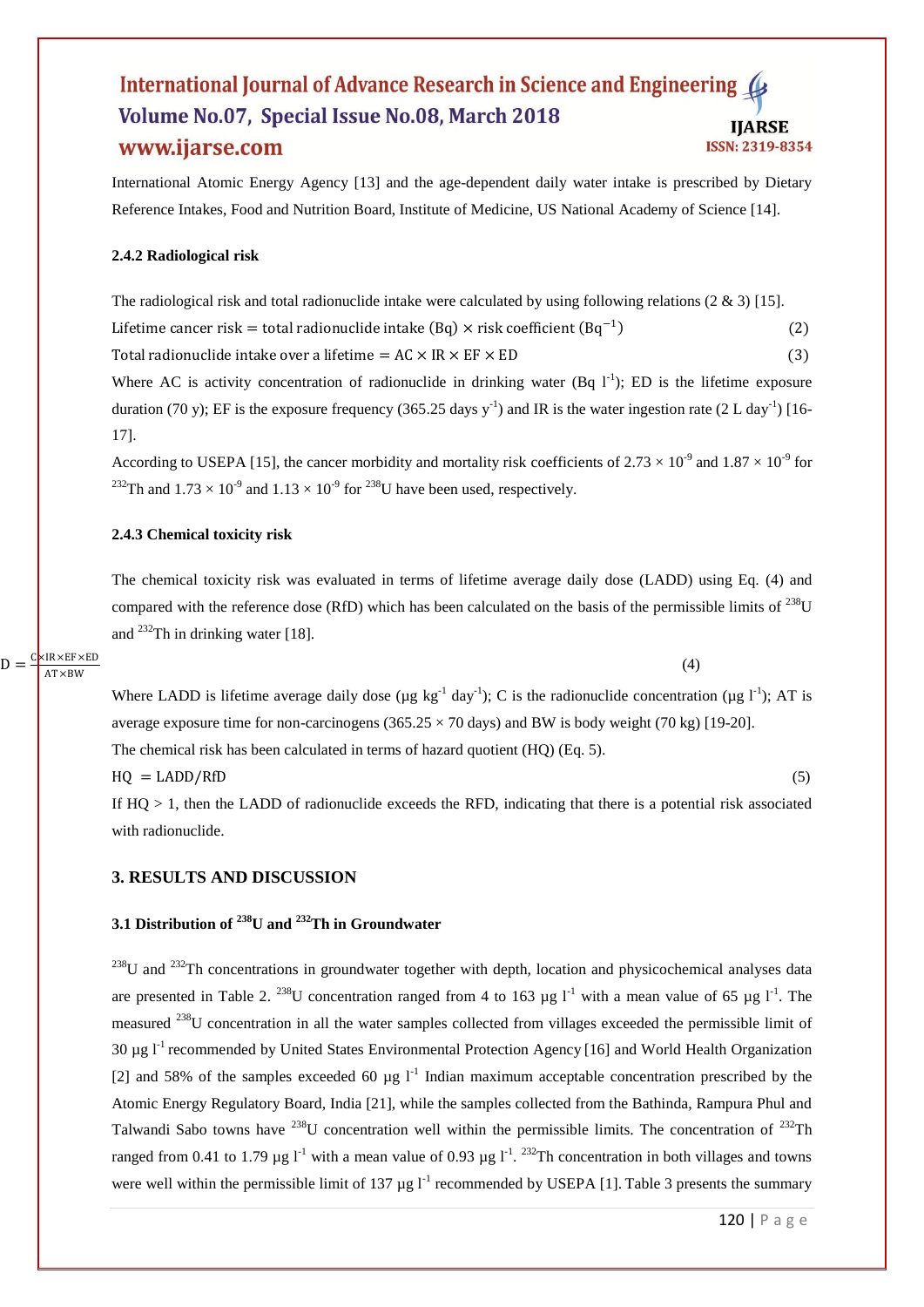statistics of <sup>238</sup>U and <sup>232</sup>Th in groundwater. The negative values of kurtosis indicate that the distributions have lighter tails and a flatter peak than the normal distribution. The skewness values are of positive type. The data is moderately skewed. It can be observed from Table 3 that the arithmetic mean is greater than the standard deviation.

From Table 2, it is evident that at all the sampling sites, the <sup>232</sup>Th concentration is much lower than that of <sup>238</sup>U, because the <sup>232</sup>Th has low mobility under all environmental conditions, mainly due to the high stability of the insoluble ThO<sub>2</sub>. Unlike <sup>238</sup>U, <sup>232</sup>Th cannot be oxidized to a stable cation equivalent to the highly mobile uranyl ion  $[UO2]^{2+}$  [22]. The negative correlation between <sup>238</sup>U and depth of groundwater (r = -0.47), indicating that drilling deeper hand-pumps can assess groundwater with significantly lower <sup>238</sup>U concentration.

#### **3.2 Physicochemical Analysis**

Water pH ranged between 7.3 and 8.0. The salinity, EC and TDS of the water samples ranged from 0.1 to 0.8 ppt, 141 to 1456  $\mu$ S cm<sup>-1</sup> and 69 to 716 mg l<sup>-1</sup>, respectively. All the samples have pH, TDS and EC within the permissible limits set by the USEPA [16], WHO [2], and Bureau of Indian Standards [23],  $^{238}$ U and  $^{232}$ Th concentrations were found to be correlated with EC, TDS and salinity. The strong positive correlations were observed between <sup>238</sup>U and TDS ( $r = 0.58$ ) and <sup>232</sup>Th and TDS ( $r = 0.70$ ). The fact that higher the TDS and EC values are related to higher the radioactivity in water holds good in this case [24-25]. The strong correlation of <sup>238</sup>U and <sup>232</sup>Th with TDS and EC suggest that these parameters influence and control the mobility of <sup>238</sup>U and  $232$ Th in the groundwater.

#### **3.3 Age-Dependent Annual Effective Dose**

The impact of <sup>238</sup>U and <sup>232</sup>Th derived from drinking water can be assessed by determining the effective dose to each age group in population. The results are presented in Table 4. The recommended level of annual effective dose to humans from water consumption is 100  $\mu Sv$  y<sup>-1</sup> [2,26]. This reference dose level represents approximately 4.2% of the average annual effective dose from natural background radiation (2.4 mSv  $y^{-1}$ ) [2]. The data showed significant variations in the dose rate for different age groups. This is due to different dose coefficient and water consumption rate for different age groups. Even though infants drinking less water than adults, the annual effective doses to infants are significantly higher than that to adults, because of the differences in infants metabolism and smaller organ weights resulting in higher doses for many radionuclides. Females receive higher doses during pregnancy and lactation due to increased water consumption. The mean annual effective dose is higher in the age group of infants 7-12 month old, due to higher annual water intake (292 L) compared with the 0-6 months group (256 L). The estimated annual effective doses due to intake of  $^{238}$ U and <sup>232</sup>Th through drinking water for various age groups ranged from 2 to 201  $\mu$ Sv y<sup>-1</sup> and 0.4 to 9.8  $\mu$ Sv y<sup>-1</sup> with mean value of 53 and 1.5  $\mu$ Sv y<sup>-1</sup>, respectively.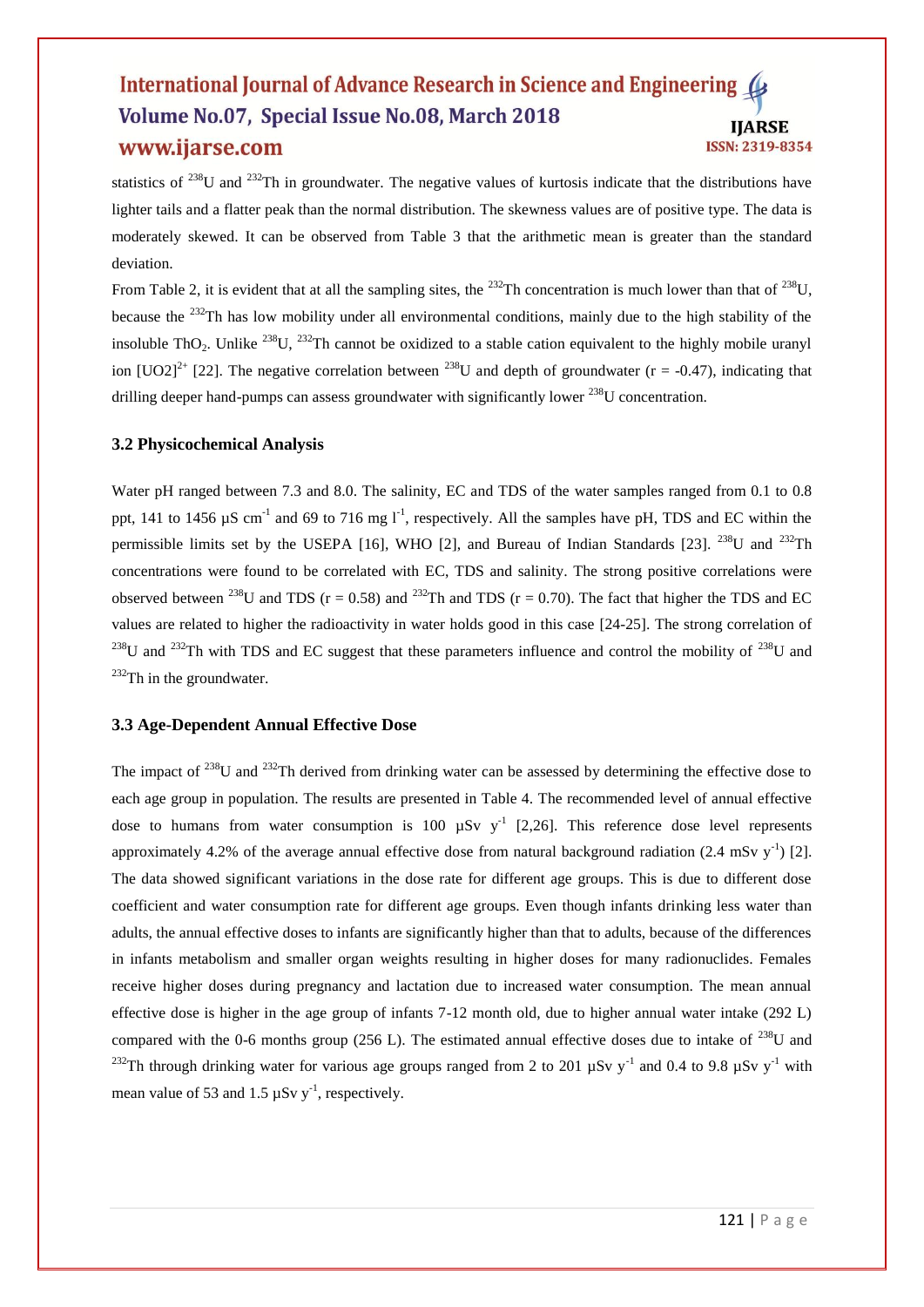#### **3.4 Radiological Risk**

The cancer mortality and morbidity risks for <sup>232</sup>Th varied from  $1.6 \times 10^{-7}$  to  $6.9 \times 10^{-7}$  and  $2.3 \times 10^{-7}$  to  $1.0 \times 10^{-6}$ with average values of 3.6  $\times$  10<sup>-7</sup> and 5.3  $\times$  10<sup>-7</sup>, respectively and for <sup>238</sup>U varied from 2.9  $\times$  10<sup>-6</sup> to 1.2  $\times$  10<sup>-4</sup> and  $4.4 \times 10^{-6}$  to  $1.8 \times 10^{-4}$  with average values of  $4.6 \times 10^{-5}$  and  $7.1 \times 10^{-5}$ , respectively (Table 5). The mean radiological risk values are comparable to those reported from SW-Punjab, India (2.1  $\times$  10<sup>-4</sup>) by Bajwa et al. [6], Western Haryana, India (1.10  $\times$  10<sup>-4</sup>) by Duggal et al. [27], Northern Rajasthan, India (5.6  $\times$  10<sup>-5</sup>) by Duggal et al [20].

#### **3.5 Chemical Toxicity Risk**

The LADD of <sup>238</sup>U and <sup>232</sup>Th due to consumption of groundwater varied from 0.11 to 4.66 µg kg<sup>-1</sup> d<sup>-1</sup> and 1.2 ×  $10^{-2}$  to  $5.1 \times 10^{-2}$  µg kg<sup>-1</sup> d<sup>-1</sup> with average values of 1.85 µg kg<sup>-1</sup> d<sup>-1</sup> and  $2.7 \times 10^{-2}$  µg kg<sup>-1</sup> d<sup>-1</sup>, respectively. The HQ was calculated for <sup>238</sup>U using reference dose (RfD) recommended by AERB [21] and WHO [2], i.e. 1.714  $\mu$ g kg<sup>-1</sup> d<sup>-1</sup> and 0.857  $\mu$ g kg<sup>-1</sup> d<sup>-1</sup>, respectively. According to AERB and WHO standards, the HQ varied from 0.07 to 2.72 and 0.13 to 5.43, respectively. According to AERB and WHO standards, 47% and 80% samples showed HO > 1, respectively indicating significant risk due to chemical toxicity of <sup>238</sup>U. For <sup>232</sup>Th, the HO was calculated using RfD recommended by USEPA  $(3.91 \mu g kg^{-1} d^{-1})$  [1] According to USEPA standards, HQ for all samples was less than unity, indicating negligible risk due to chemical toxicity of  $^{232}$ Th.

#### **4. CONCLUSIONS**

High <sup>238</sup>U concentration observed in water samples collected from villages may be due to local natural geology and use of phosphate fertilizers in huge quantity for agriculture purpose and low <sup>238</sup>U concentration observed in water samples collected from Bathinda, Rampura Phul and Talwandi Sabo towns indicating that coal-fired power plants (CFPPs) (Guru Nanak Dev Thermal Plant, Bathinda; Guru HarGobind Thermal Plant, Lehra Mohabbat; and Talwandi Sabo Power Limited), national fertilizer limited (NFL), cement factories, chemical factories, Guru Gobind Singh oil refinery, anthropogenic activities and urbanization may not be responsible for  $^{238}$ U contamination. The age-dependent average annual effective dose due to groundwater consumption is lower than the WHO and EU Council recommended level. The most crucial age groups are small babies, below 1 year and lactating females within 14-18 years. It is concluded that there is negligible carcinogenic risk to humans but non-carcinogenic health risks may be due to chemical toxicity of  $^{238}U$ .

#### **5. ACKNOWLEDGEMENTS**

The authors are thankful to the residents of the study region for their full cooperation during field work and the National Geophysical Research Institute (NGRI), Hyderabad for providing the necessary laboratory facilities.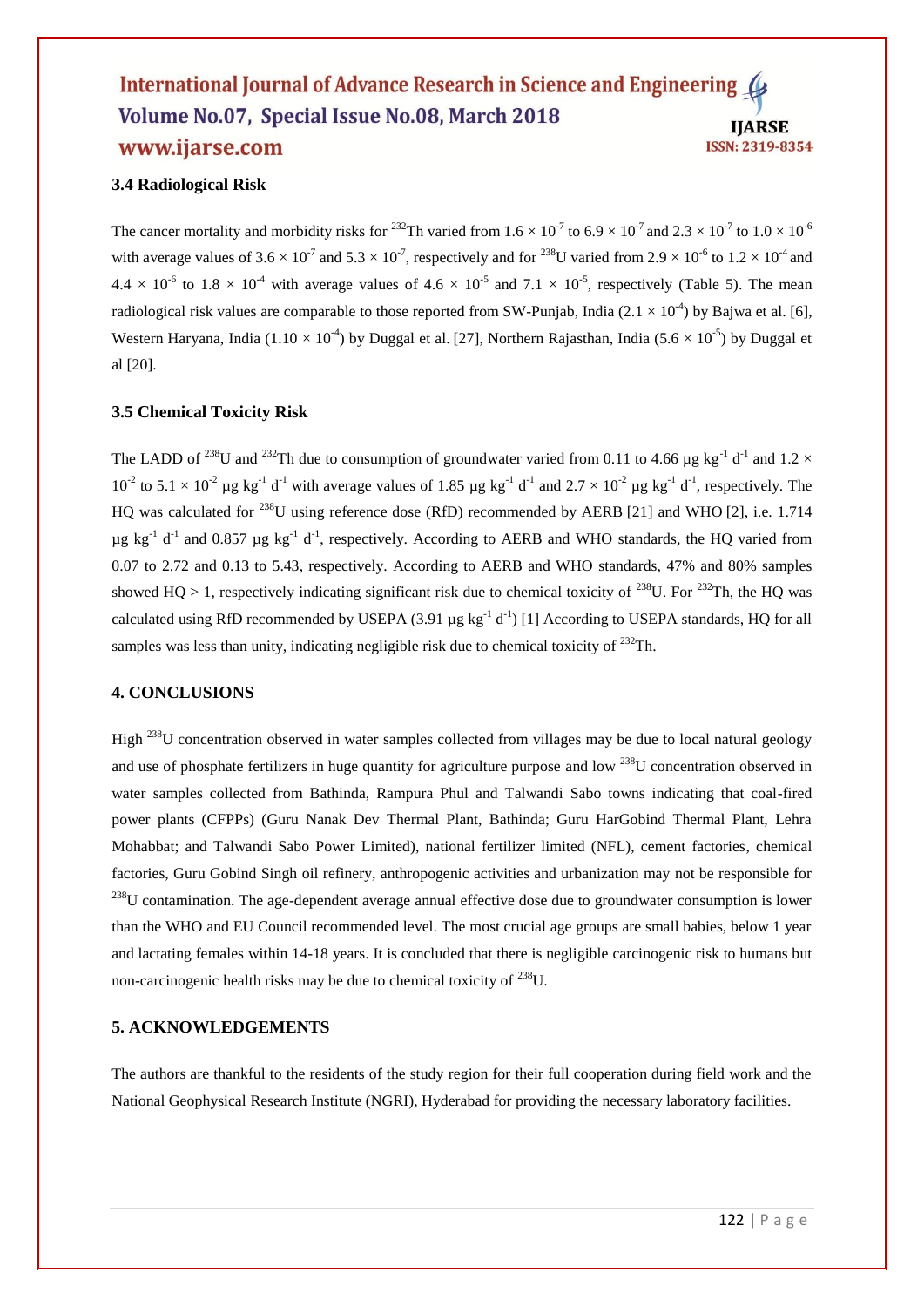#### **REFERENCES**

- [1] United States Environmental Protection Agency (USEPA), EPA Facts about Thorium, USEPA, Washington, DC, 2002.
- [2] World Health Organization (WHO), Guidelines for Drinking-Water Quality, Fourth ed., WHO, Geneva, Switzerland, 2011.
- [3] Agency for Toxic Substances and Disease Registry (ATSDR), Toxicological Profile for Uranium, 2013.
- [4] C.R. Cothern, and W.L. Lappenbusch, Occurrence of uranium in drinking water in the US, Health Physics, 45, 1983, 89-99.
- [5] A. Kumar, S. Rout, U. Narayanan, M.K. Mishra, and R.M. Tripathi, Geochemical modelling of uranium speciation in the subsurface aquatic environment of Punjab State in India, Journal of the Geol. Min. Res., 3, 2011, 137-146.
- [6] B.S. Bajwa, S. Kumar, S. Singh, S.K. Sahoo, and R.M. Tripathi, Uranium and other heavy toxic elements distribution in the drinking water samples of SW-Punjab, India, Journal of Radiation Research and Applied Sciences, 10, 2017, 13-19.
- [7] S. Mittal, G. Kaur, and G.S. Vishwakarma, Effect of Environmental Pesticides on the health of Rural Communities in the Malwa Region of Punjab, India: A Review, Human Ecol. Risk Assessment: An Int. Journal, 20, 2014, 366-387.
- [8] Department of Health and Family Welfare (DHFW), State Wide Door to Door Campaign, Cancer Awareness and Symptom Based Early Detection, Government of Punjab; Chandigarh, India, 2013.
- [9] Central Ground Water Board (CGWB), Ground water information booklet Bathinda district, Punjab, Ministry of Water Resources Government of India, North Western Region, Chandigarh, 2013. <http://cgwb.gov.in/District\_Profile/Punjab/Bathinda.pdf>
- [10] V. Duggal, R. Mehra, and A. Rani, Determination of  $^{222}$ Rn level in groundwater using a RAD7 detector in the Bathinda district of Punjab, India, Radiation Protection Dosimetry, 156, 2013, 239-245.
- [11] V. Duggal, A. Rani, and V. Balaram, Assessment of age-dependent radiation dose due to intake of uranium and thorium in drinking water from Sikar district, Rajasthan, India, Radiat. Prot. Dosimetry, 171, 2016, 257-261.
- [12] M. Bronzovic, and G. Marovic, Age-dependent dose assessment of <sup>226</sup>Ra from bottled water intake, Health Physics, 88, 2005, 480-485.
- [13] International Atomic Energy Agency (IAEA), Radiation Protection and Safety of Radiation Sources: International Basic Safety Standards, Interim Edition, General Safety Requirements Part 3, No. GSR Part 3 (Interim), IAEA, Vienna, 2011.
- [14] US National Academy of Science, Institute of Medicine, Food and Nutrition Board, Dietary Reference Intakes for Water, Potassium, Sodium, Chloride and Sulphate, Food and Nutrition Board Institute of Medicine, The National Academics Press, Washington, DC, 2004.
- [15] United States Environmental Protection Agency (USEPA), Cancer risk coefficient for environmental exposure to radionuclides, Federal Guidance Report No. 13. EPA 402-R-99-001, Washington, DC, 1999.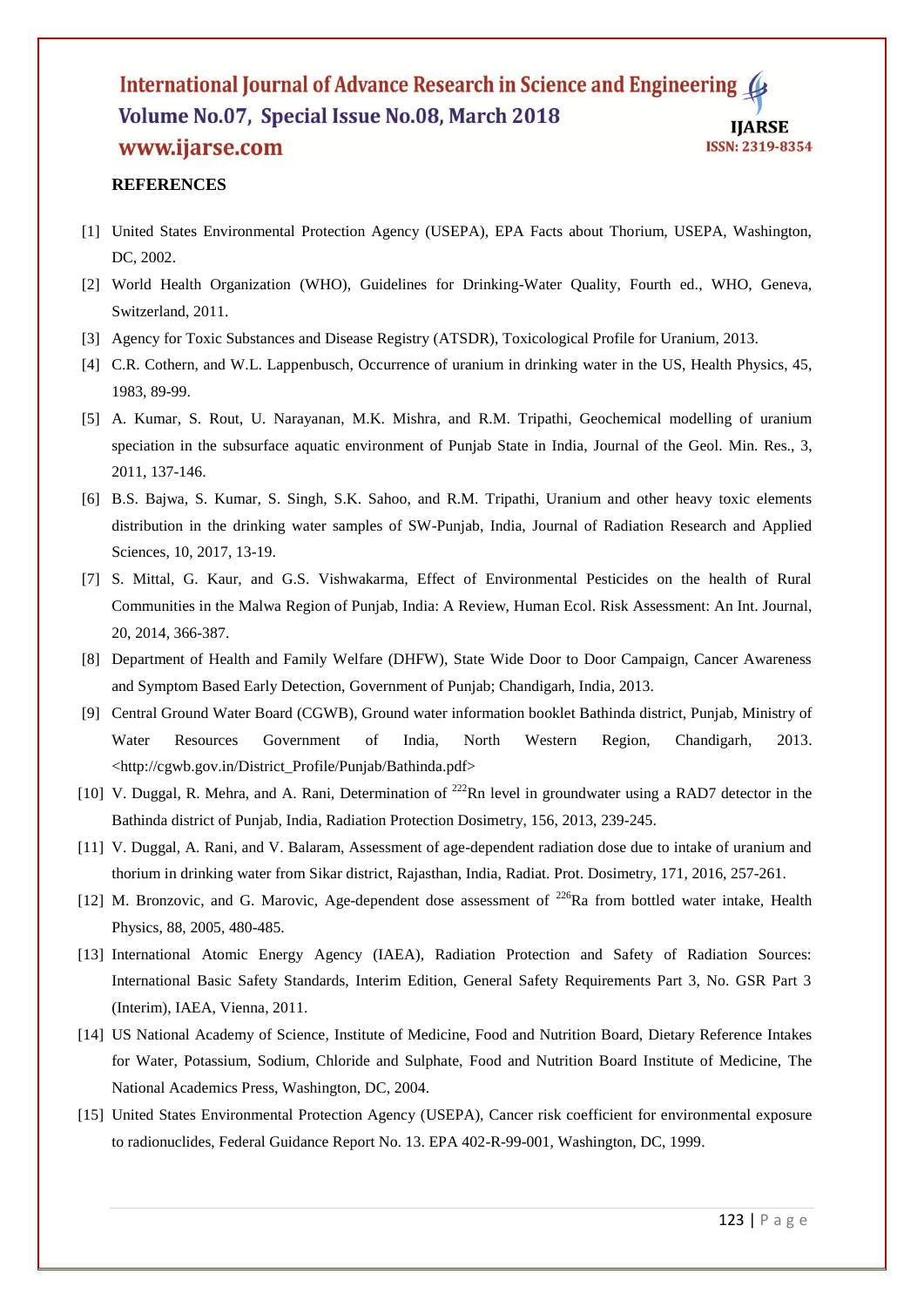- [16] United States Environmental Protection Agency (USEPA), Edition of the Drinking Water Standards and Health Advisories, EPA 820-R-11-002, Office of Water, USEPA, DC, 2011.
- [17] World Health Organization (WHO), Guidelines for Drinking-Water Quality, Vol. 1, Recommendations, third ed., WHO, Geneva, Switzerland, 2004.
- [18] United States Environmental Protection Agency (USEPA), Risk Assessment Guidance for Superfund Human Health Evaluation Manual (Part A) EPA 540-1-89-002, USEPA, Washington, DC, 1989.
- [19] International Commission on Radiological Protection (ICRP), Report of the task group on reference man, Pergamon Press, ICRP Publication 23, Oxford, 1974.
- [20] V. Duggal, A. Rani, R. Mehra, K. Saini, and B.S. Bajwa, Assessment of age-dependent radiation dose and toxicity risk due to intake of uranium through the ingestion of groundwater from Northern Rajasthan, India, Toxicological and Environmental Chemistry, 99, 2017, 516-524.
- [21] Atomic Energy Regulatory Board (AERB), Directive for Limit on Uranium in Drinking Water, India, Mumbai: AERB, 2004.
- [22] United Nations Scientific Committee on the Effects of Atomic Radiation (UNSCEAR), Sources and effects of ionizing radiation, Reports to the General Assembly with Scientific Annexes, Vol. 1, Annex B: Exposure from natural radiation sources, United Nations, 2000.
- [23] Bureau of Indian Standards (BIS), Drinking Water Specification, Second Revision, Bureau of Indian Standards, New Delhi, 2012.
- [24] X. Ortega, I. Valles, and I. Serrano, Natural radioactivity in drinking water in Catalonia (Spain), Environmental International, 22, 1996, 347-354.
- [25] S. Singh, A. Rani, R.K. Mahajan, and T.P.S. Walia, Analysis of uranium and its correlation with some physicochemical properties of drinking water samples from Amritsar, Punjab, Journal of Environmental Monitoring, 55, 2003, 917-921.
- [26] EU, European drinking water directive 98/83/EC of 3<sup>rd</sup> November 1998 on the quality of water intended for human consumption, Official Journal of European Commission, 1998.
- [27] V. Duggal, S. Sharma, K. Saini, and B.S. Bajwa, Assessment of carcinogenic and non-carcinogenic risk from exposure to uranium in groundwater from Western Haryana, India, Journal of the Geological Society of India, 89, 2017, 663-668.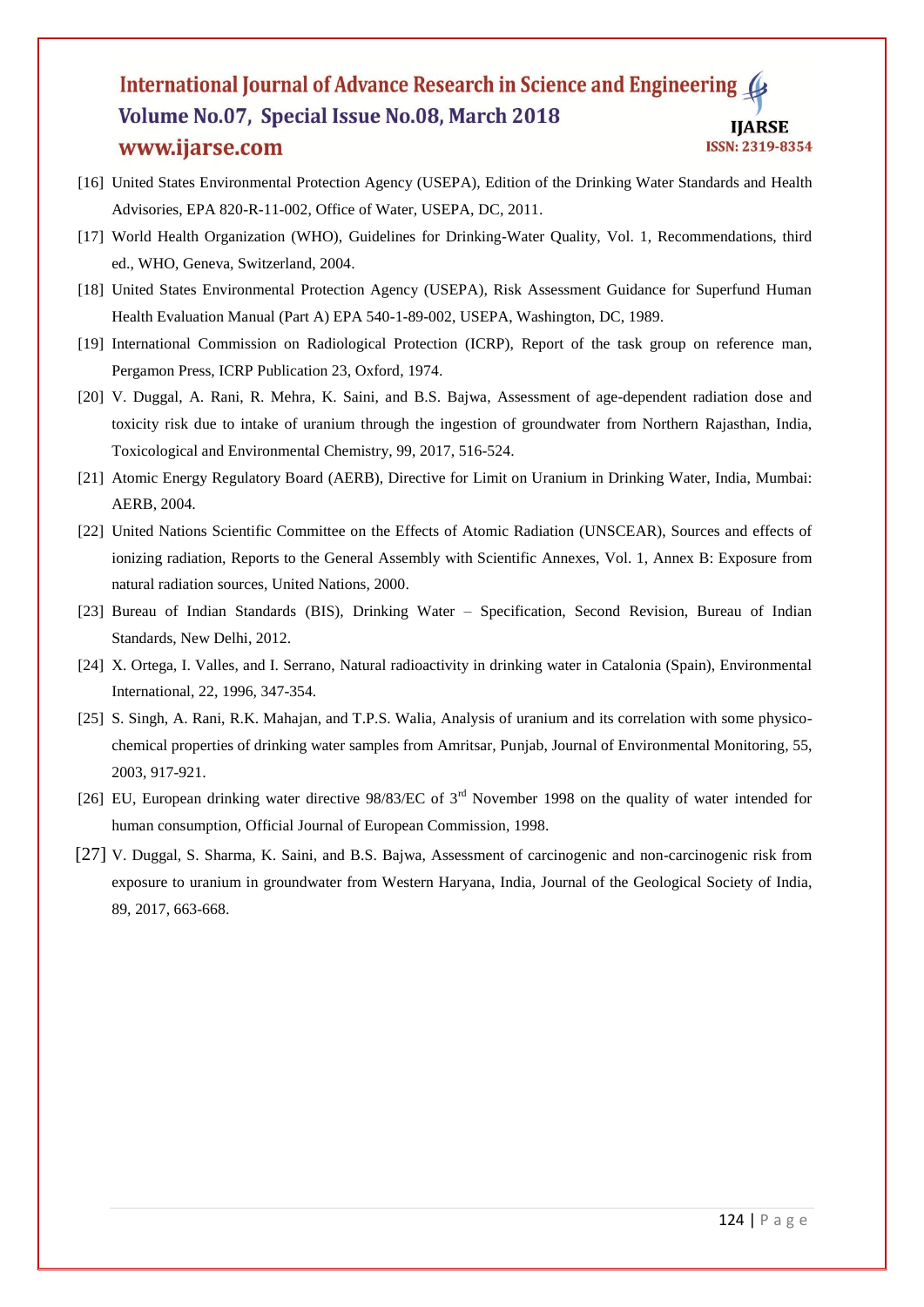

**Figure 1: Map showing the sample locations in Bathinda district of Punjab**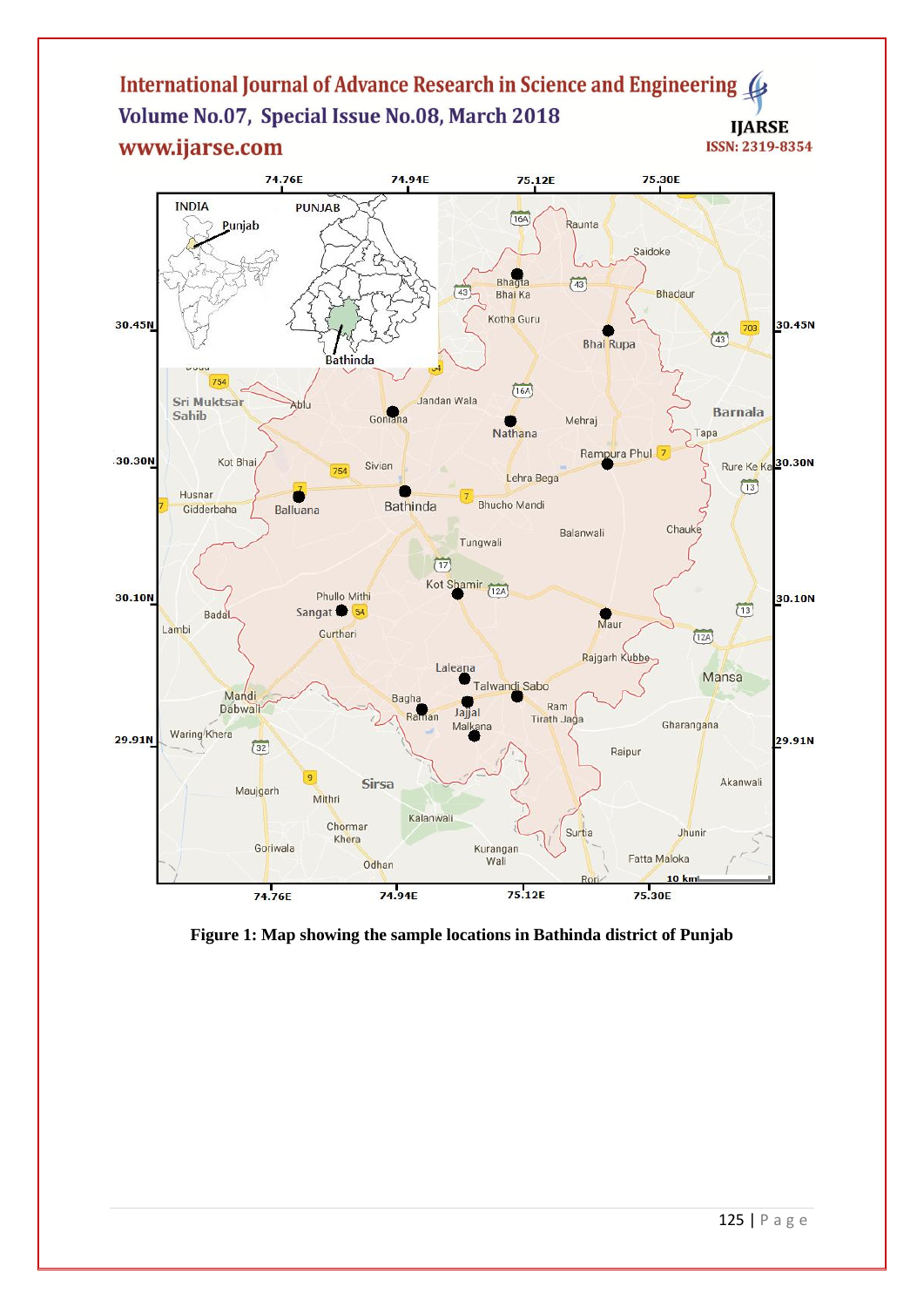| Plasma control parameters   |                                                           |
|-----------------------------|-----------------------------------------------------------|
| Coolant gas flow rate       | $13$ $1/min$                                              |
| Auxillary gas flow rate     | $1.05$ $1/min$                                            |
| Nebulizer gas pressure      | 33.3 psi                                                  |
| Forward RF power            | 1300 W                                                    |
| Peristaltic rate            | 15 rpm                                                    |
| Peltier cooling temperature | $5^{\circ}C$                                              |
| Spray chamber               | Glass-Cyclonic                                            |
| Sample uptake rate          | $0.2$ ml/min                                              |
| Detector                    | Ion counter and faraday                                   |
| Sensitivity                 | $1.1 \times 10^6$ counts for $^{115}$ In                  |
|                             | $2.1 \times 10^6$ counts for <sup>238</sup> U             |
| Scan type                   | Magnet jumping with electric scan over a small mass range |
| Ion lens setting            | Optimized for sensitivity and resolution peaks            |
| Data acquisition parameters |                                                           |
| Dwell time per peak         | $3 \text{ ms}$                                            |
| Switch delay per peak       | $200 \mu s$                                               |
| Number of sweeps            | 50                                                        |
| Number of cycles            | 3                                                         |
| Instrument resolution       | 300                                                       |
| Internal standard           | $103$ Rh                                                  |
|                             |                                                           |
|                             |                                                           |

#### **Table 1: Instrument operating conditions of HR-ICP-MS (Nu Attom)**

### **Table 2: Concentrations of <sup>238</sup>U, <sup>232</sup>Th and physico-chemical parameters in groundwater**

| Sr.<br>No. | Location      | Latitude<br>(N) | Longitude<br>Œ) | Depth<br>(ft.) | Temp.<br>(°C) | 238 <sub>U</sub><br>$(\mu g l^{-1})$ | $^{232}$ Th<br>$(\mu g)$ | pH  | TDS<br>(mgl <sup>1</sup> ) | EС<br>$(\mu S \text{ cm}^{-1})$ | Salinity<br>(ppt) |
|------------|---------------|-----------------|-----------------|----------------|---------------|--------------------------------------|--------------------------|-----|----------------------------|---------------------------------|-------------------|
|            | Malkana       | 29°56'7"        | 75°2'9"         | 90             | 18            | 39                                   | 0.41                     | 7.8 | 323                        | 656                             | 0.2               |
|            | Rama Mandi    | 29°57′23″       | 74°58'6"        | 75             | 16            | 73                                   | 1.66                     | 7.6 | 371                        | 754                             | 0.3               |
| 3          | <b>Jajal</b>  | 29°57'57"       | 75°1′45″        | 65             | 18            | 156                                  | 1.17                     | 7.6 | 465                        | 982                             | 0.4               |
| 4          | Talwandi Sabo | 29°58'54″       | 75°4'58"        | 70             | 19            | 6                                    | 0.77                     | 8.0 | 100                        | 199                             | 0.1               |
| 5          | Laleana       | 29°59′44″       | 75°1'21"        | 60             | 19            | 143                                  | 1.71                     | 75  | 716                        | 1456                            | 0.8               |
| 6          | Маш           | 30°3'59"        | 75°13′23″       | 75             | 15            | 64                                   | 0.66                     | 7.3 | 556                        | 1161                            | 0.6               |
|            | Sangat        | 30°4′54″        | 74°50′23″       | 40             | 13            | 43                                   | 0.70                     | 7.9 | 238                        | 486                             | 0.1               |
| 8          | Kot Shamir    | 30°6'42"        | 75°0′27″        | 75             | 16            | 37                                   | 1.79                     | 7.6 | 621                        | 1242                            | 0.7               |
| 9          | Bathinda city | 30°12'19"       | 74°55′34″       | 120            | 15            | 4                                    | 0.49                     | 7.4 | 69                         | 141                             | 0.1               |
| 10         | Balluana      | 30°13′16″       | 74°46′56″       | 35             | 12            | 88                                   | 1.28                     | 8.0 | 438                        | 885                             | 0.4               |
| 11         | Rampura Phul  | 30°16'28"       | 75°14'8"        | 80             | 15            | 5.                                   | 0.48                     | 7.6 | 72                         | 144                             | 0.1               |
| 12         | Nathana       | 30°18'43"       | 75°5′31″        | 70             | 18            | 65                                   | 0.55                     | 7.6 | 334                        | 672                             | 0.3               |
| 13         | Gomana        | 30°19'19"       | 74°54′47″       | 60             | 18            | 42                                   | 0.89                     | 7.5 | 192                        | 378                             | 0.1               |
| 14         | Bhai Rupa     | 30°25′48″       | 75°13′13″       | 130            | 18            | 41                                   | 0.84                     | 7.8 | 289                        | 583                             | 0.2               |
| 15         | Bhagta        | 30°28′59″       | 75°5′53″        | 50             | 14            | 163                                  | 0.52                     | 7.3 | 272                        | 554                             | 0.2               |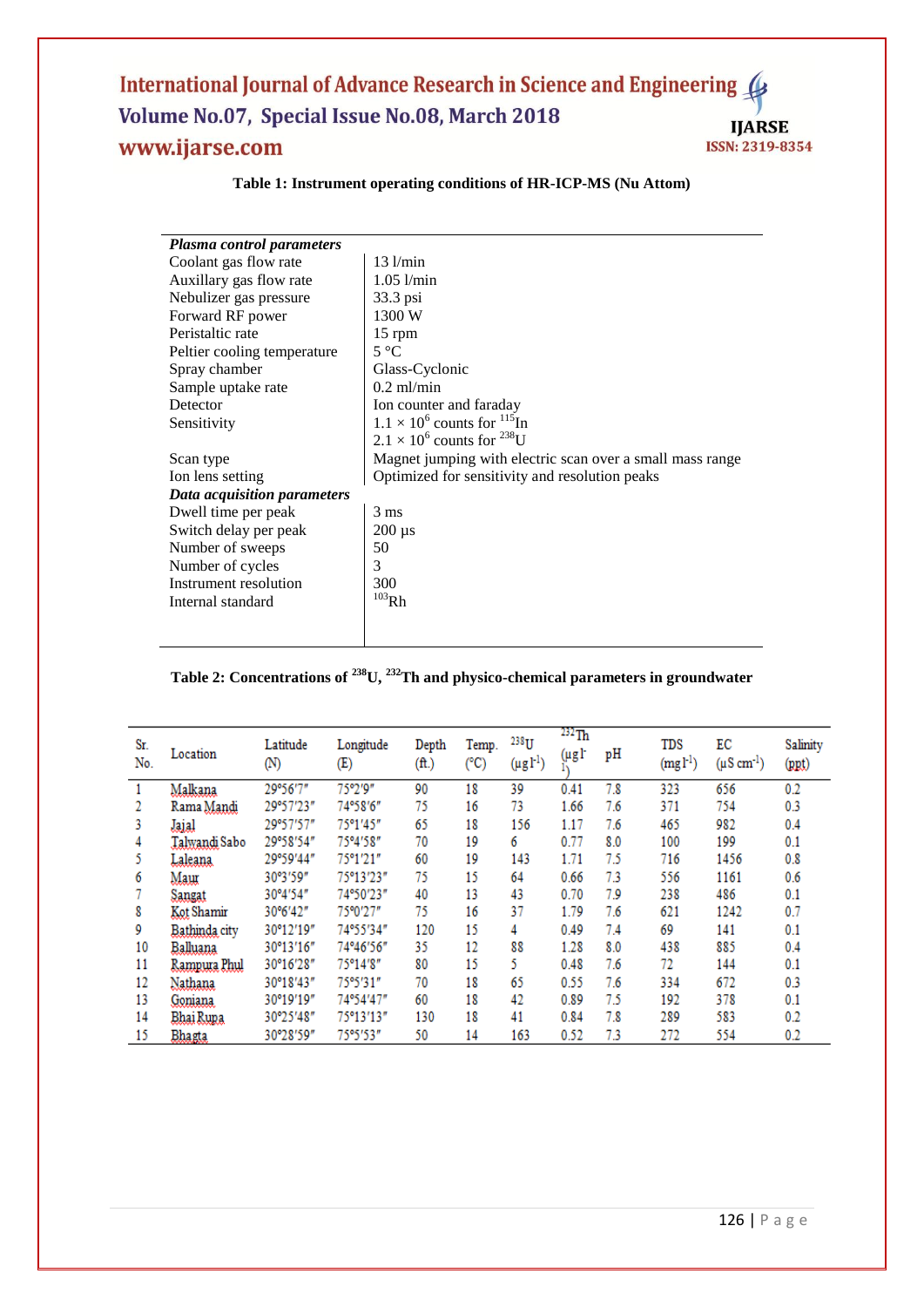| <b>Statistics</b>  | 238 <sub>T</sub> | 232-<br>`h |
|--------------------|------------------|------------|
| Arithmetic Mean    | 64.6             | 0.93       |
| Standard error     | 13.5             | 0.12       |
| Median             | 43               | 0.77       |
| Standard deviation | 52.4             | 0.48       |
| Sample variance    | 2784             | 0.23       |
| Geometric mean     | 40.4             | 0.82       |
| <b>GSD</b>         | 3.3              | 1.64       |
| <b>Skewness</b>    | 0.86             | 0.83       |
| Kurtosis           | $-0.25$          | $-0.75$    |
| Minimum            | 4                | 0.41       |
| Maximum            | 163              | 1.79       |
| N                  | 15               | 15         |

## **Table 3: Summary statistics of <sup>238</sup>U and <sup>232</sup>Th in groundwater**

| Table 4: Age-dependent annual effective dose ( $\mu Sv$ y <sup>-1</sup> ) due to intake of <sup>238</sup> U and <sup>232</sup> Th through |  |
|-------------------------------------------------------------------------------------------------------------------------------------------|--|
| the ingestion of groundwater                                                                                                              |  |

| Life stage | Age group     | Total daily                    | Annual effective dose $(\mu Sv y^{-1})$ |                           |     |                |     |           |     |     |  |
|------------|---------------|--------------------------------|-----------------------------------------|---------------------------|-----|----------------|-----|-----------|-----|-----|--|
| group      |               | water intake                   |                                         | $^{232}$ Th<br>$^{238}$ U |     |                |     |           |     |     |  |
|            |               | $(DWI)$ (L day <sup>-1</sup> ) | AM                                      | <b>SD</b>                 | Max | Min            | AM  | <b>SD</b> | Max | Min |  |
| Infants    | $0-6$ months  | 0.7                            | 70                                      | 55                        | 176 | 4              | 4.4 | 2.2       | 8.5 | 2.0 |  |
|            | $7-12$ months | 0.8                            | 80                                      | 62                        | 201 | 5              | 5.1 | 2.5       | 9.8 | 2.2 |  |
| Children   | $1 - 3$ y     | 1.3                            | 46                                      | 36                        | 115 | 3              | 0.8 | 0.4       | 1.6 | 0.4 |  |
|            | $4 - 8$ v     | 1.7                            | 40                                      | 31                        | 100 | 3              | 0.8 | 0.4       | 1.6 | 0.4 |  |
| Males      | $9 - 13y$     | 2.4                            | 48                                      | 37                        | 120 | 3              | 1.0 | 0.5       | 1.9 | 0.4 |  |
|            | $14 - 18$ y   | 3.3                            | 65                                      | 51                        | 163 | 4              | 1.1 | 0.6       | 2.2 | 0.5 |  |
|            | Adults        | 3.7                            | 49                                      | 38                        | 123 | 3              | 1.2 | 0.6       | 2.3 | 0.5 |  |
| Females    | $9 - 13y$     | 2.1                            | 42                                      | 33                        | 105 | 3              | 0.8 | 0.4       | 1.6 | 0.4 |  |
|            | $14 - 18y$    | 2.3                            | 45                                      | 35                        | 114 | 3              | 0.8 | 0.4       | 1.5 | 0.4 |  |
|            | Adults        | 2.7                            | 36                                      | 28                        | 90  | $\overline{c}$ | 0.9 | 0.4       | 1.7 | 0.4 |  |
| Pregnancy  | $14 - 18$ y   | 3.0                            | 59                                      | 46                        | 148 | 4              | 1.0 | 0.5       | 2.0 | 0.5 |  |
|            | $19 - 50$ y   | 3.0                            | 40                                      | 31                        | 100 | 2              | 1.0 | 0.5       | 1.8 | 0.4 |  |
| Lactation  | $14 - 18$ y   | 3.8                            | 74                                      | 58                        | 188 | 5              | 1.3 | 0.7       | 2.5 | 0.6 |  |
|            | $19 - 50y$    | 3.8                            | 50                                      | 39                        | 126 | 3              | 1.2 | 0.6       | 2.3 | 0.5 |  |